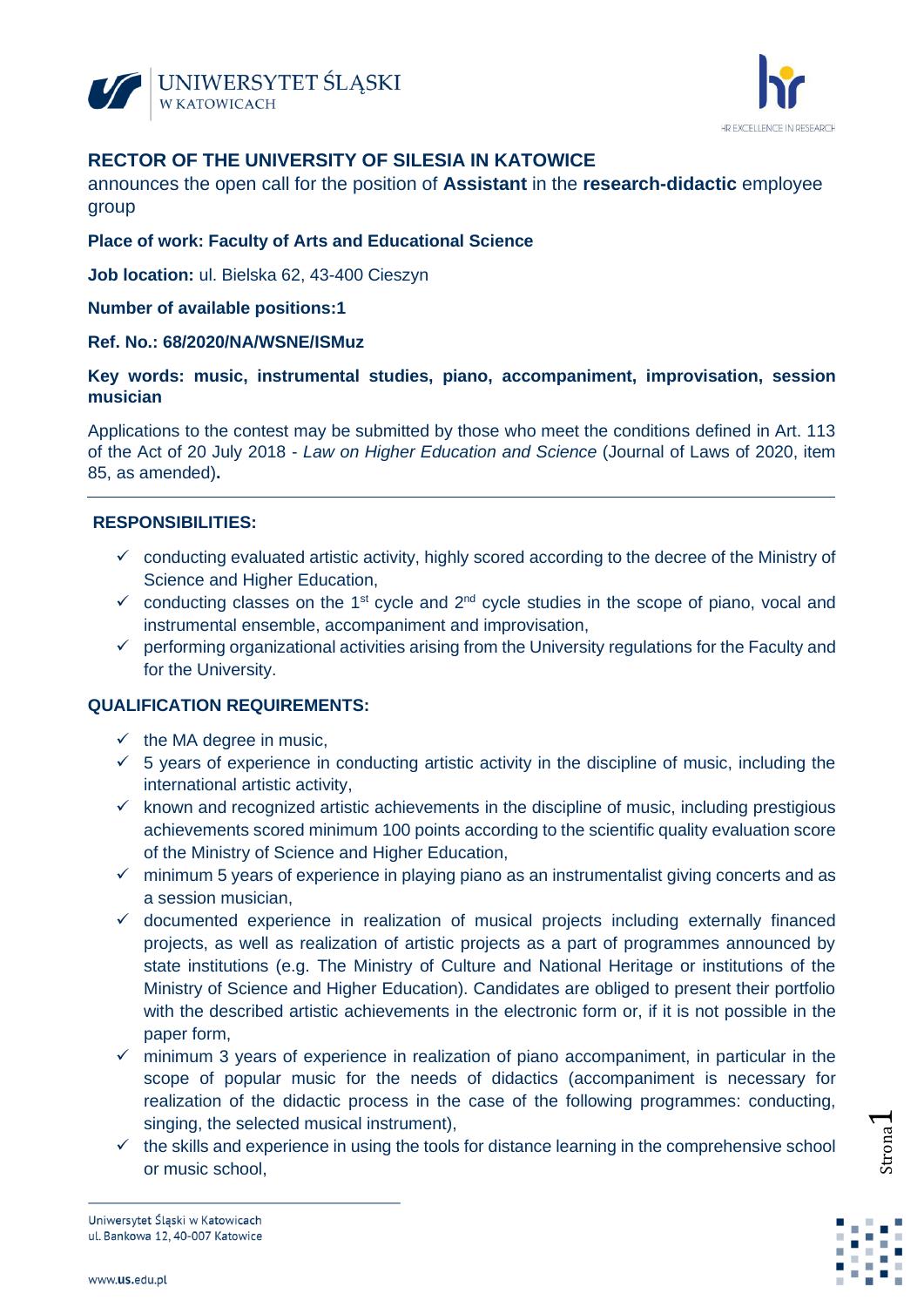



- ✓ minimum 3 years of experience as a teacher in the music school in terms of conducting instrumental and instrumental and vocal ensembles, also in the scope of popular music,
- $\checkmark$  knowledge of English (minimum B2) and Polish that allows for conducting classes,
- $\checkmark$  readiness to conduct classes with the use of the online tools,
- $\checkmark$  documented achievements in the scope of popularization of musical activity.

## **ADDITIONAL REQUIREMENTS:**

- $\checkmark$  ability to operate music production software used in didactics, artistic work and remote work,
- $\checkmark$  readiness for scientific and didactic mobility.
- $\checkmark$  readiness to share knowledge and experience with others,
- $\checkmark$  ability to cooperate in the research team
- $\checkmark$  self-reliance, good organization of work
- $\checkmark$  pro-active attitude and initiative the outline of the most important tasks in candidate's artistic development, which the candidate wants to fulfil in the next two years while working at the faculty.

#### **WE OFFER:**

- $\checkmark$  full-time employment under the fixed term employment contract for 2 years,
- $\checkmark$  primary employment at the University,
- $\checkmark$  the annual teaching load in the amount of 210 hours 210,
- $\times$  task-based working time,
- $\checkmark$  opportunity for further professional development,
- $\checkmark$  social benefits package.
- $\checkmark$  group life insurance for the University employees, their spouses/partners and adult children,
- $\checkmark$  private medical care as a part of an additional health insurance for the University employees, their spouses/partners and children,
- $\checkmark$  the Occupational Pension Scheme and the group pension insurance POGODNA JESIEN.

## **REQUIRED DOCUMENTS WYMAGANE DOKUMENTY:**

- $\checkmark$  scientific CV and cover letter.
- $\checkmark$  copies of the documents confirming candidate's qualifications (the MA diploma or equivalent degree diploma)
- $\checkmark$  list of artistic achievements
- $\checkmark$  other documentation confirming achievements in the artistic and didactic work if the candidate has such achievements.

# **SCHEDULE OF THE CALL:**

- ✓ application submission deadline: **28th of February 2021 (11.59 p.m. Warsaw time)**
- $\checkmark$  the open call will be resolved until the: 28<sup>th</sup> of March 2021 r.

#### **APPLICATIONS:**

Sending application in response to this Call means accepting the GDPR information clause

## *GDPR information clause*



Uniwersytet Śląski w Katowicach ul. Bankowa 12, 40-007 Katowice